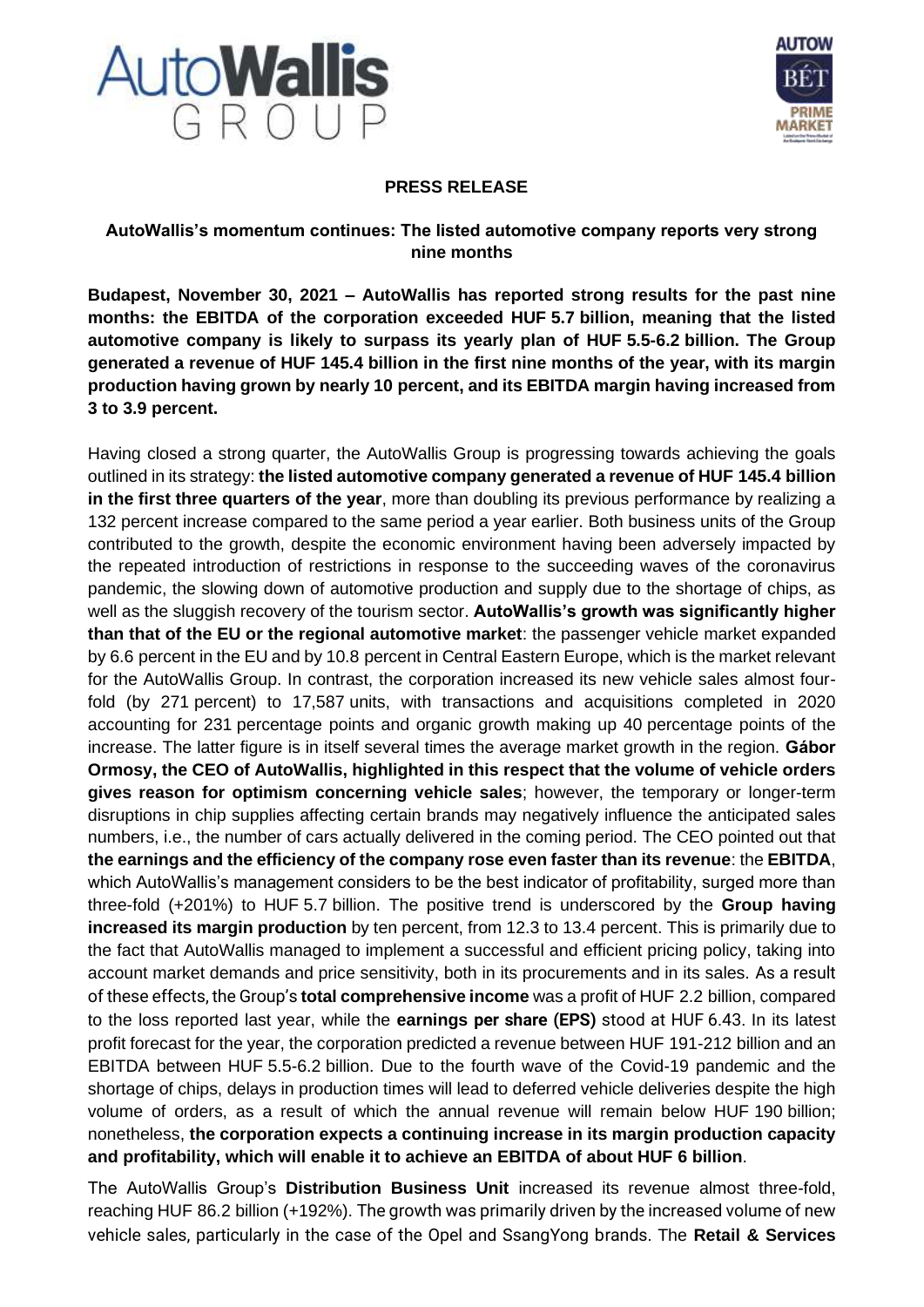



**Business Unit** increased its revenue by 79 percent to HUF 59.2 billion in the first nine months of the year. At the beginning of the year, restrictions related to Covid-19 still limited car rental possibilities; however, with the lifting or relaxing of restrictions and the increase of tourism, the number of rental days started rising. The field experienced substantial growth in the first nine months of the year, with the number of rental days increasing by 101 percent, and the number of rental events increasing by 51 percent. The margin production capacity of the Retail & Services Business Unit also showed further improvement, reaching 17.6 percent in 2021, compared to last year's 15.5 percent, largely due to the efficient pricing policy applied in the Distribution Business Unit as well.

The AutoWallis Group continued to operate with growing efficiency in the first three quarters of the year: the rate of increase in the **cost of goods sold (CoGS)** was 3 percent lower than that of revenue growth, leading to the corporation's margin production going up from 12.2 percent to 13.4 percent. The 181 percent rise in **personnel expenses** was primarily a result of the transactions carried out last year, which led to a rise of the average wage and an increase of the AutoWallis Group's average statistical headcount by 150 to 706. **Financial gains or losses** decreased by 62 percent to HUF 355 million.

| <b>AutoWallis</b> |  |  |
|-------------------|--|--|
|                   |  |  |

(Value in HUF thousand) **AutoWallis results in Q1-Q3 2021 \***



|                                        | Q1-Q3 2021    | Q1-Q3 2020<br>(Restated) *** | Changes     |
|----------------------------------------|---------------|------------------------------|-------------|
| Revenue                                | 145 404 235   | 62 630 613                   | +132%       |
| <b>Distribution Business Unit</b>      | 86 170 407    | 29 534 442                   | +192%       |
| Retail & Services Business Unit        | 59 233 828    | 33 096 171                   | +79%        |
| Material expense                       | $-2724443$    | -1 865 107                   | $+46%$      |
| <b>Services</b>                        | $-6681871$    | $-2447233$                   | +173%       |
| Cost of goods sold                     | -125 850 065  | -55 006 283                  | +129%       |
| Personnel expenses                     | -4 865 131    | -1 730 610                   | +181%       |
| Depreciation                           | $-2308781$    | -1 046 498                   | $+121%$     |
| Profit or loss from trading            | 2 973 945     | 534 882                      | +456%       |
| Other income and expenses              | 333 299       | 189 808                      | $+76%$      |
| <b>OPERATING PROFIT OR LOSS - EBIT</b> | 3 307 244     | 724 691                      | +356%       |
| <b>Financial gains or losses</b>       | $-355360$     | $-938034$                    | $-62%$      |
| <b>PROFIT BEFORE TAX</b>               | 2951883       | $-213343$                    | N.A.        |
| Tax expense                            | -739 360      | $-145035$                    | +410%       |
| <b>NET PROFIT OR LOSS</b>              | 2 2 1 2 5 2 3 | $-358378$                    | N.A.        |
| Retranslation of subsidiaries          | $-13388$      | 13 578                       | N.A.        |
| Total comprehensive income             | 2 199 135     | $-344800$                    | N.A.        |
| EPS (HUF/ share)                       | 6,43          | $-1,30$                      | <b>N.A.</b> |
| <b>EBITDA**</b>                        | 5735365       | 1904824                      | $+201%$     |

\* IFRS consolidated audited results

\*\* Earnings before interest, tax, depreciation and amortization

\*\*\* See the restatements and representations published in relation to and after the Corporation's 2021 semi-annual report.

## **AutoWallis Group**

AutoWallis Plc., a company listed in the Premium category of the Budapest Stock Exchange, as well as in the BUX and BUMIX indices, aims to become a major vehicle trading company and mobility service provider in the Central and Eastern European region by the end of the decade, broadening its automotive investment portfolio through business developments and acquisitions. The AutoWallis Group is present in 14 countries of the Central and Eastern European region (Albania, Bosnia and Herzegovina, Bulgaria, Croatia, the Czech Republic, Hungary, Kosovo, Montenegro, North Macedonia, Poland, Romania, Serbia, Slovakia, Slovenia), where it is engaged in the retail and wholesale of vehicles, parts, and accessories, in repair and maintenance services, as well as in shortand long-term vehicle rentals. The brands represented by the Group include BMW cars and motorbikes, Dacia, Isuzu, Jaguar, Land Rover, Maserati, MINI, Nissan, Opel, Peugeot, Renault, SsangYong, Suzuki, and Toyota, as



well as Saab spare vehicle parts, and Sixt rent-a-car. AutoWallis received "The Share Capital Increase of the Year" award at the Best of BSE Award 2020 Gala[. www.autowallis.hu](http://www.autowallis.hu/) [www.facebook.com/AutoWallis](http://www.facebook.com/AutoWallis)

## **Further information:**

Dániel R. Kovács, Financial Communications Mobile: +36-20-771-8710 E-mail: [r.kovacs@fincomm.hu](mailto:r.kovacs@fincomm.hu)